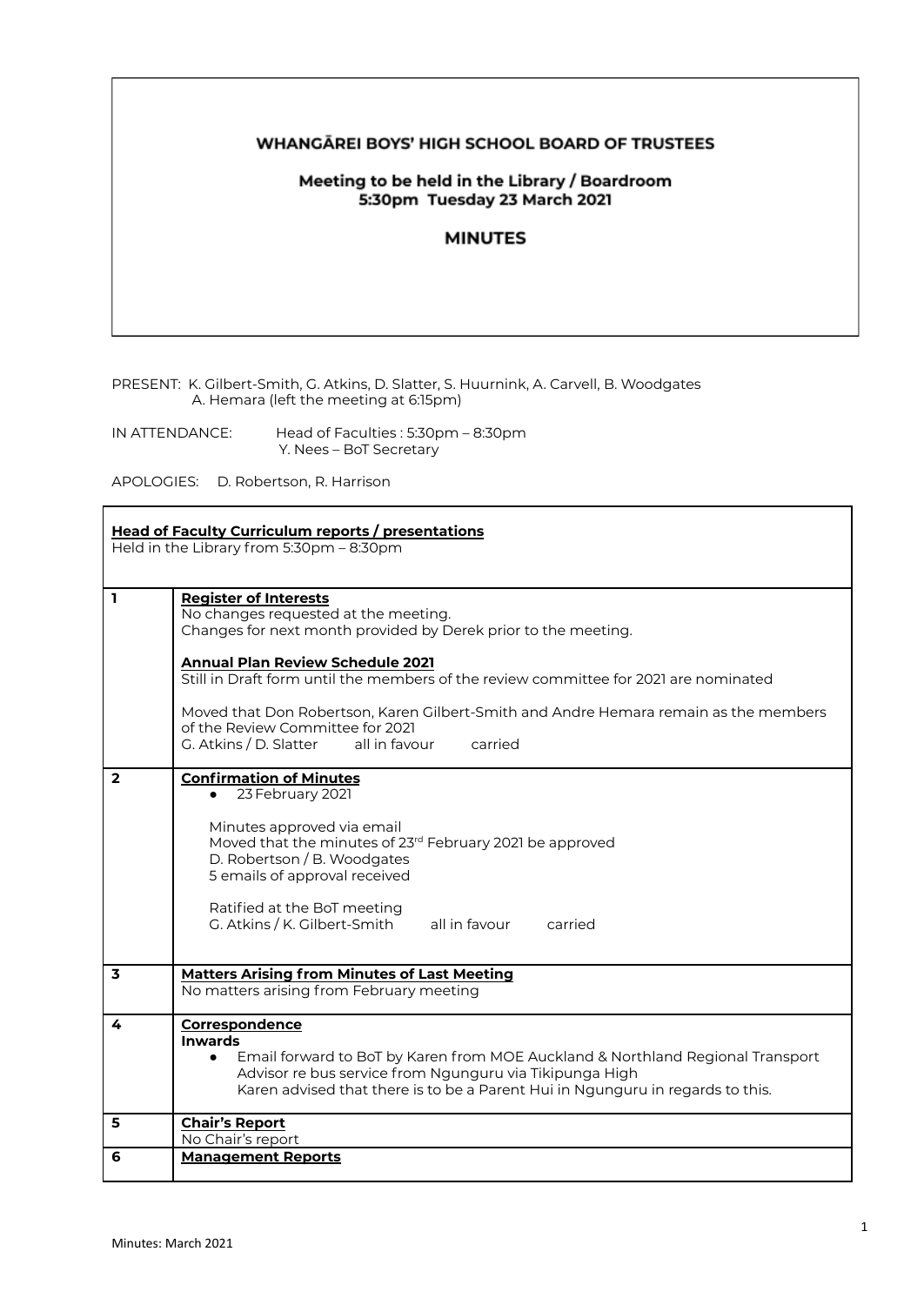| 6.1 | <b>Strategic Review</b>                                                                                                                                                                                                                                                                                                                                                                                                                                                                                                                                                                                                                                            |
|-----|--------------------------------------------------------------------------------------------------------------------------------------------------------------------------------------------------------------------------------------------------------------------------------------------------------------------------------------------------------------------------------------------------------------------------------------------------------------------------------------------------------------------------------------------------------------------------------------------------------------------------------------------------------------------|
| 6.2 | <b>Regular Review:</b><br>NELP - Priority 2<br>Karen explained this new process of report to the BoT<br>A different action point will be reported on at each meeting<br>This document will be especially useful to help form the Schools Strategic Plan<br>Kahui Ako - Community of Learning<br>$\bullet$<br>Karen advised the trustees of the positive outcomes and valuable work being seen by<br>the staff involved with the CoL<br>Indicators<br>$\bullet$<br>The role at present is 1271. There was discussion about the possibility of starting next<br>year with a role of 1300 – resulting from the new school and new subjects offered (eg.<br>food tech) |
| 6.3 | <b>Emergent Review</b>                                                                                                                                                                                                                                                                                                                                                                                                                                                                                                                                                                                                                                             |
| 6.4 | <b>Health, Safety &amp; Wellbeing Report</b>                                                                                                                                                                                                                                                                                                                                                                                                                                                                                                                                                                                                                       |
| 6.5 | <b>Policies</b><br>Respecting Cultural Diversity<br>$\bullet$<br>Discussion regarding the changes in the draft policy<br>Karen noted some wording changes and will arrange with Frances to make these<br>changes and send the updated policy to Derek.<br>Moved that the Respecting Cultural Diversity Policy be accepted pending the agreed<br>changes being made<br>D. Slatter / B. Woodgates<br>all in favour<br>carried                                                                                                                                                                                                                                        |
| 6.6 | <b>EOTC Trips</b><br>Moved that the following EOTC trips be approved<br><b>ENAC Class</b><br>Various Auckland Engineering Businesses<br>12 April 2021 to 13 April 2021<br>Hockey 1st XI<br>ANZAC Hockey Tournament<br>St Paul's Collegiate - Hamilton<br>28 April 2021 to 30 April 2021<br>Y12 OED (tabled at the meeting)<br>Camping Experience - Russell Forrest<br>27 - 28 May 2021<br>1-2 June 2021<br>10 - 11 June 2021<br>G. Atkins / D. Slatter<br>all in favour<br>carried                                                                                                                                                                                 |
| 6.7 | <b>Funding Applications:</b><br>Moved that approval be given to apply to Oxford Sports Trust for the following:<br>\$3,784.80 Basketball Uniforms x48<br>\$739.00 Bodyfurn gas lift chairs x3<br>\$36,695.00 Upholstered chairs x179<br>G. Atkins / S. Huurnink<br>all in favour<br>carried                                                                                                                                                                                                                                                                                                                                                                        |
| 7   | <b>Financial Committee</b>                                                                                                                                                                                                                                                                                                                                                                                                                                                                                                                                                                                                                                         |
|     | Finance Minutes (March finance meeting postponed)<br>$\bullet$<br>Profit & Loss as at 28 February 2021<br>٠<br>Balance Sheet as at 28 February 2021                                                                                                                                                                                                                                                                                                                                                                                                                                                                                                                |